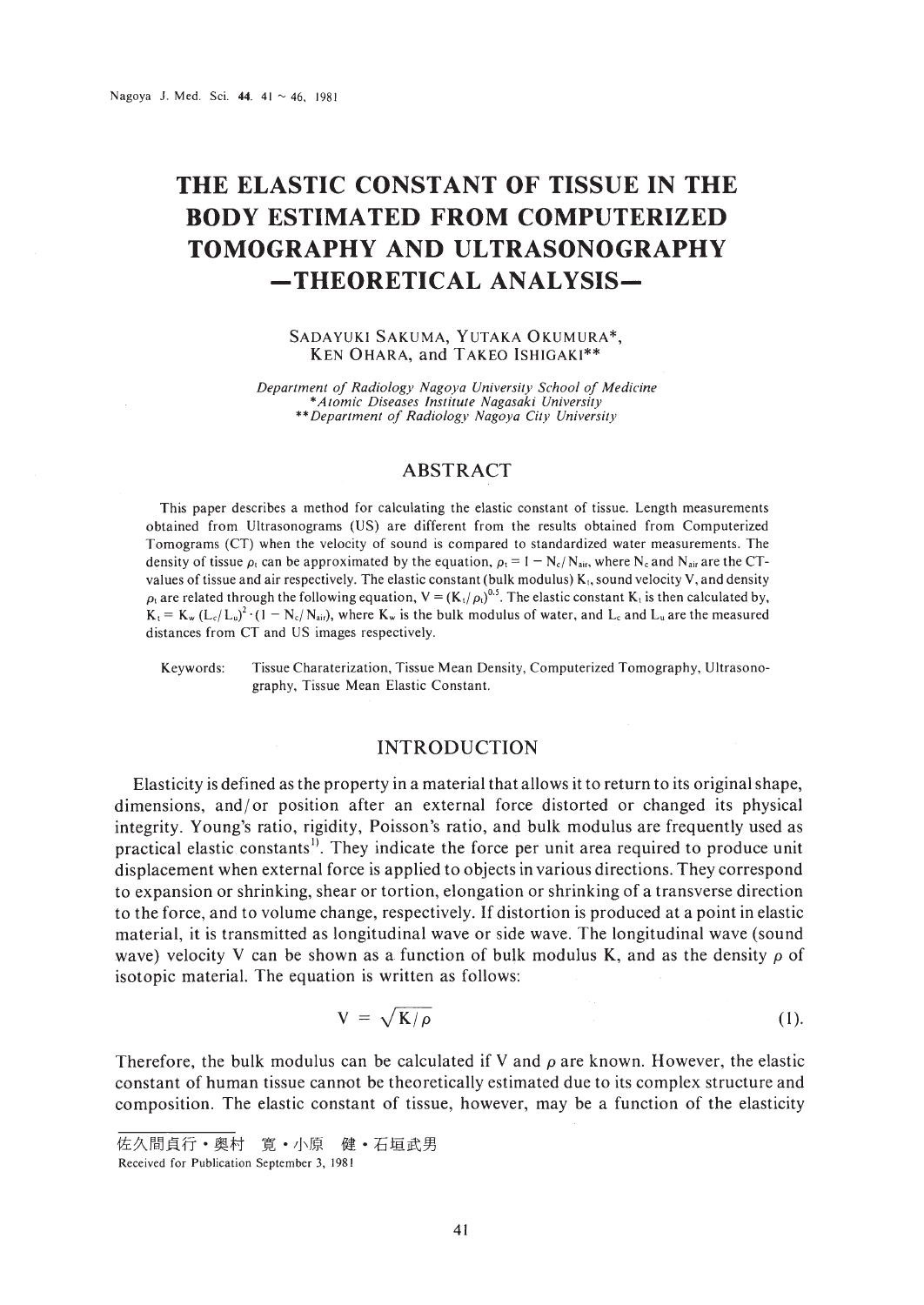explained above. A basic method for obtaining the elastic constant of tissue by using Computerized Tomograms (CT) and Ultrasonograms (US) is presented in this paper.

#### TISSUE DENSITY OBTAINED FROM CT-YALUES

When X-rays of an initial intensity of  $I_0$  pass through a tissue of the linear attenuation coefficient of  $\mu_t$  and of the thickness x, the X-ray intensity of I becomes

$$
I = I_0 \exp(-\mu_t x) \tag{2}.
$$

The natural logarithm of relative attenuated intensity is

$$
\ln (I/I_0) = -\mu_1 x \tag{3}.
$$

The CT-value  $N_c$  on the cross section of the CT corresponds to the value of the left member of the equation (3), and the CT-value indicates the X-ray attenuation of each matrix element (pixel), using water as a standard. This is interpreted as follows:

$$
N_c = A \left( \mu_l - \mu_w \right) \tag{4}
$$

where  $\mu_w$  is the linear attenuation coefficient for water, and A is a constant. When the physical density of tissue and water are  $\rho_t$  and  $\rho_w$ , respectively, the equation (3) becomes

$$
N_c = A \left[ (\mu/\rho)_i \rho_i - (\mu/\rho)_w \rho_w \right] \tag{5}
$$

where  $(\mu/\rho)$  and  $(\mu/\rho)$  are the mass attenuation coefficients of the tissue and water, respectively.

Table 1 shows the element composition of water and tissues of the body<sup>2)</sup>. The mass attenuation coefficients of these materials were calculated for different photon energies, and tabulated in Table 2. These basic data for mass attenuation coefficients for each element were used by Evans<sup>3)</sup>. The X-ray energy presently used for CT scanning is  $120-140$  keV, and its effective energy range is  $50-70$  keV. When the mass attenuation coefficient of tissue is compared with that of water for energy above 50 keV, the value is lower than  $7\%$  for adipose tissue and larger than 2% for skin. The values for striated muscle, gray matter, and kindeys coincide with that of water within 1%. And, the  $\rho_w = 1.0 \text{ g/cm}^3$  equation (5) becomes

$$
N_c = A \left( \mu / \rho \right)_w \left( \rho_t - 1 \right) \tag{6}.
$$

 $N_c$  is expressed by the linear form of  $\rho_t$ . This is also derived from the fact that the electron density, and the number of electrons per gram of tissue is constant for different tissues. Phelps<sup>4)</sup> and Parker<sup>5)</sup> compared the CT-values N<sub>c</sub>, the electron density, the number of electrons per  $cm<sup>3</sup>$  for various liquid and plastics, and obtained the following equation:

$$
N_c = B \left( \xi_t - \xi_w \right) \tag{7}
$$

where B is a constant, and  $\xi_t$  and  $\xi_w$  are the electron densities of material and of water, respectively. Let the density of the material and water by  $\rho_t$  and  $\rho_w$  and be shown as follows:

$$
N_c = B [(\xi/\rho)_t \rho_t - (\xi/\rho)_w \rho_w]
$$
 (8).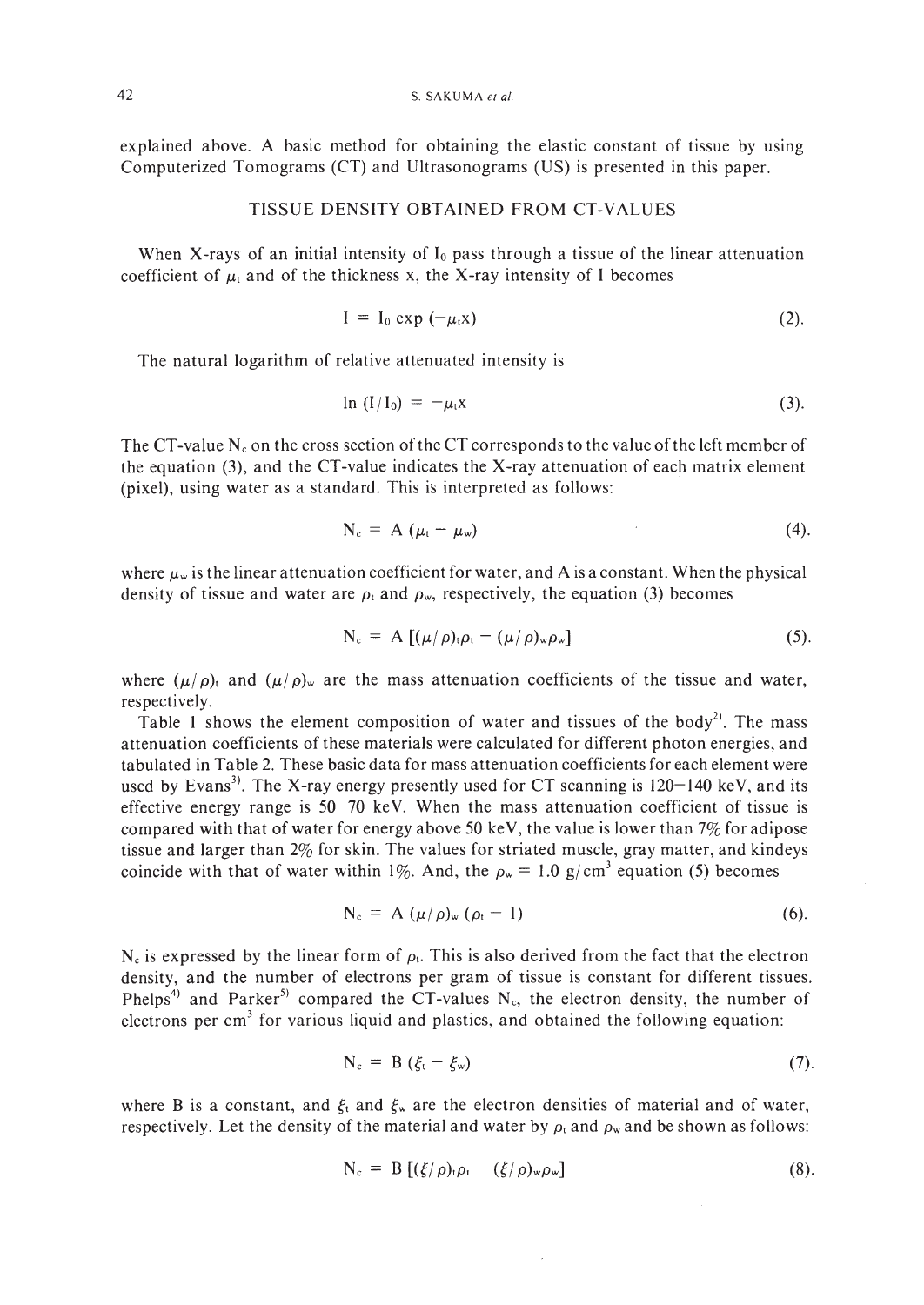| Element                                               | water | adipose<br>tissue | striated<br>muscle | femur | skin  | gray<br>matter | kidney |
|-------------------------------------------------------|-------|-------------------|--------------------|-------|-------|----------------|--------|
| $H_1$                                                 | 11.2  | 11.2              | 10.2               | 8.4   | 8.1   | 9.2            | 8.8    |
| 5B                                                    |       |                   |                    |       | 0.009 |                |        |
| $_{6}C$                                               |       | 57.3              | 12.3               | 27.6  | 26.1  | 16.6           | 20.7   |
| 7N                                                    |       | 1.1               | 3.5                | 2.7   | 4.43  | 1.65           | 2.46   |
| 8 <sub>o</sub>                                        | 88.8  | 30.3              | 72.9               | 41.0  | 64.4  | 73.3           | 69.7   |
| $_{11}$ Na                                            |       |                   | 0.085              |       | 0.233 | 0.163          | 0.165  |
| $_{12}Mg$                                             |       |                   | 0.02               | 0.2   | 0.005 | 0.02           | 0.021  |
| 15P                                                   |       |                   | 0.175              | 7.0   | 0.03  | 0.225          | 0.17   |
| 16S                                                   |       | 0.06              | 0.5                | 0.2   | 0.29  | 0.065          |        |
| 17 <sub>CI</sub>                                      |       |                   | 0.078              |       | 0.283 | 0.165          | 0.2    |
| 19K                                                   |       |                   | 0.368              |       | 0.064 | 0.288          | 0.17   |
| $_{20}Ca$                                             |       |                   | 0.007              | 14.7  | 0.011 | 0.01           | 0.02   |
| $_{26}Fe$                                             |       |                   | 0.025              |       | 0.001 | 0.03           | 0.041  |
| $_{29}Cu$                                             |       |                   | 0.001              |       | 0.003 | 0.006          |        |
| $50$ Sn                                               |       |                   | 0.021              |       | 0.003 |                | 0.005  |
| 82Pb                                                  |       |                   |                    |       | 0.08  |                |        |
| Electron density<br>(electrons/g)<br>$\times 10^{23}$ | 3.34  | 3.31              | 3.32               | 3.19  | 3.37  | 3.33           | 3.34   |

Table 1. Element Composition (weight percent) and Electron Density (electrons/g)

Table 2. The Mass Attenuation Coefficient  $(cm<sup>2</sup>/g)$  of Tissues

| Energy<br>(keV) | water | adipose<br>tissue | striated<br>muscle | femur  | skin  | gray<br>matter | kidney |
|-----------------|-------|-------------------|--------------------|--------|-------|----------------|--------|
| 10              | 5.211 | 3.208             | 5.468              | 20.346 | 5.098 | 5.307          | 5.114  |
| 15              | 1.596 | 1.051             | 1.691              | 6.331  | 1.644 | 1.642          | 1.587  |
| 20              | 0.778 | 0.552             | 0.820              | 2.793  | 0.830 | 0.799          | 0.776  |
| 30              | 0.371 | 0.303             | 0.389              | 0.968  | 0.391 | 0.377          | 0.372  |
| 40              | 0.267 | 0.237             | 0.274              | 0.517  | 0.277 | 0.269          | 0.267  |
| 50              | 0.225 | 0.210             | 0.227              | 0.352  | 0.230 | 0.225          | 0.225  |
| 60              | 0.205 | 0.196             | 0.206              | 0.279  | 0.210 | 0.205          | 0.205  |
| 80              | 0.184 | 0.180             | 0.184              | 0.214  | 0.187 | 0.184          | 0.184  |
| 100             | 0.166 | 0.164             | 0.166              | 0.182  | 0.174 | 0.167          | 0.168  |
| 150             | 0.151 | 0.150             | 0.150              | 0.155  | 0.154 | 0.151          | 0.151  |

From Evans, R. D. (ref. 3).

where  $(\xi/\rho)$ , and  $(\xi/\rho)$  are the electron densities per gram for the material and water, respectively. The value of  $(\xi/\rho)$  for water is equal to that of soft tissue within 1% as shown Table 1. Equation (8) as  $\rho_w = 1.0$  g/cm<sup>3</sup> becomes

$$
N_c = B \left( \frac{\xi}{\rho} \right)_w \left( \rho_t - 1 \right) \tag{9}.
$$

This equation is the same as equation (6) and the CT-value is a function of the physical density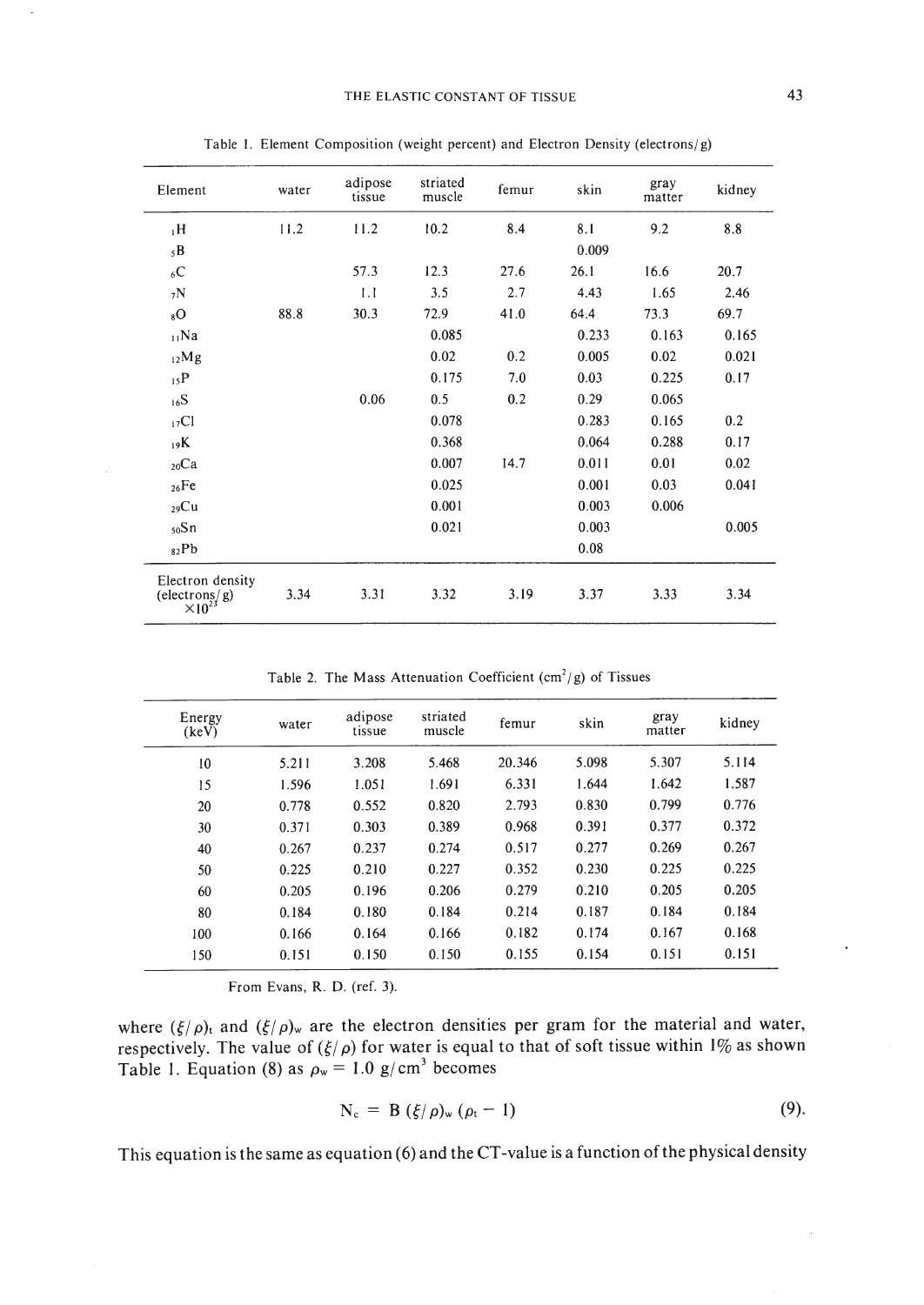of material. It is also clear from Phelps's data that the CT-value increases linearly with the electron density of material as well as with the physical density within a I% error. Using equation (4), the CT-value of air is

$$
N_{\text{air}} = A \left( \mu_a - \mu_w \right)
$$
  
 
$$
A \mu_w \left( \left( \mu_a / \mu_w \right) - 1 \right) \tag{10}
$$

where  $\mu_a$  is the linear attenuation coefficient for air. When the value of 60 keV of photon energy<sup>3)</sup> is used, the ratio of the value of the linear attenuation coefficient for water to that of air is

$$
\frac{\mu_{\rm a}}{\mu_{\rm w}} = \frac{2.24 \times 10^{-4} \, \text{(cm}^{-1})}{2.05 \times 10^{-1} \, \text{(cm}^{-1})}
$$
\n
$$
= 1.09 \times 10^{-3}.
$$

The ratio is very small compared with 1.0, and equation (10) becomes

$$
N_{\text{air}} = -A\mu_{\text{w}} \tag{11}.
$$

The linear attenuation coefficient of water  $\mu_w$  is the same as the mass attenuation coefficient  $(\mu/\rho)_{w}$ , respectively:

$$
N_{\text{air}} = -A \left( \mu / \rho \right)_{w} \tag{12}.
$$

equation (6) becomes

$$
N_c = -N_{air} (\rho_t - 1) \tag{13}
$$

The physical density of tissue, therefore, is expressed as:

$$
\rho_{\rm t} = 1 - N_{\rm c}/N_{\rm air} \tag{14}
$$

and therefore can be estimated from the CT-value of tissue.

## THE ELASTIC CONSTANT OF TISSUE AND SOUND VELOCITY

The CT-values of body cross section indicate the distribution of physical density of tissues as shown in equation (13). Images by ultrasound are produced by reflected sound waves, or echoes, which are made at the surface between tissues whose acoustic impedance is different. Acoustic impedance is expressed by the product of the physical density of tissue and the velocity ofsound in tissue. The velocity ofsound is determined by the elastic constant and the density of the material as shown in equation (1). If the velocity of sound in the tissue differs from that in water, the US image of tissue will be distorted and will differ from the CT image, as the CT image shows a non-distorted cross section of the body. The thickness estimated from the CT image  $L_{c(t)}$  is the actual length L, but the thickness estimated from the US image  $L_{u(t)}$  cannot be the same as L even if the scale on the US image is corrected with a water phantom. Ifthe US image of the tissue is smaller than the CT image ofthe same cross section,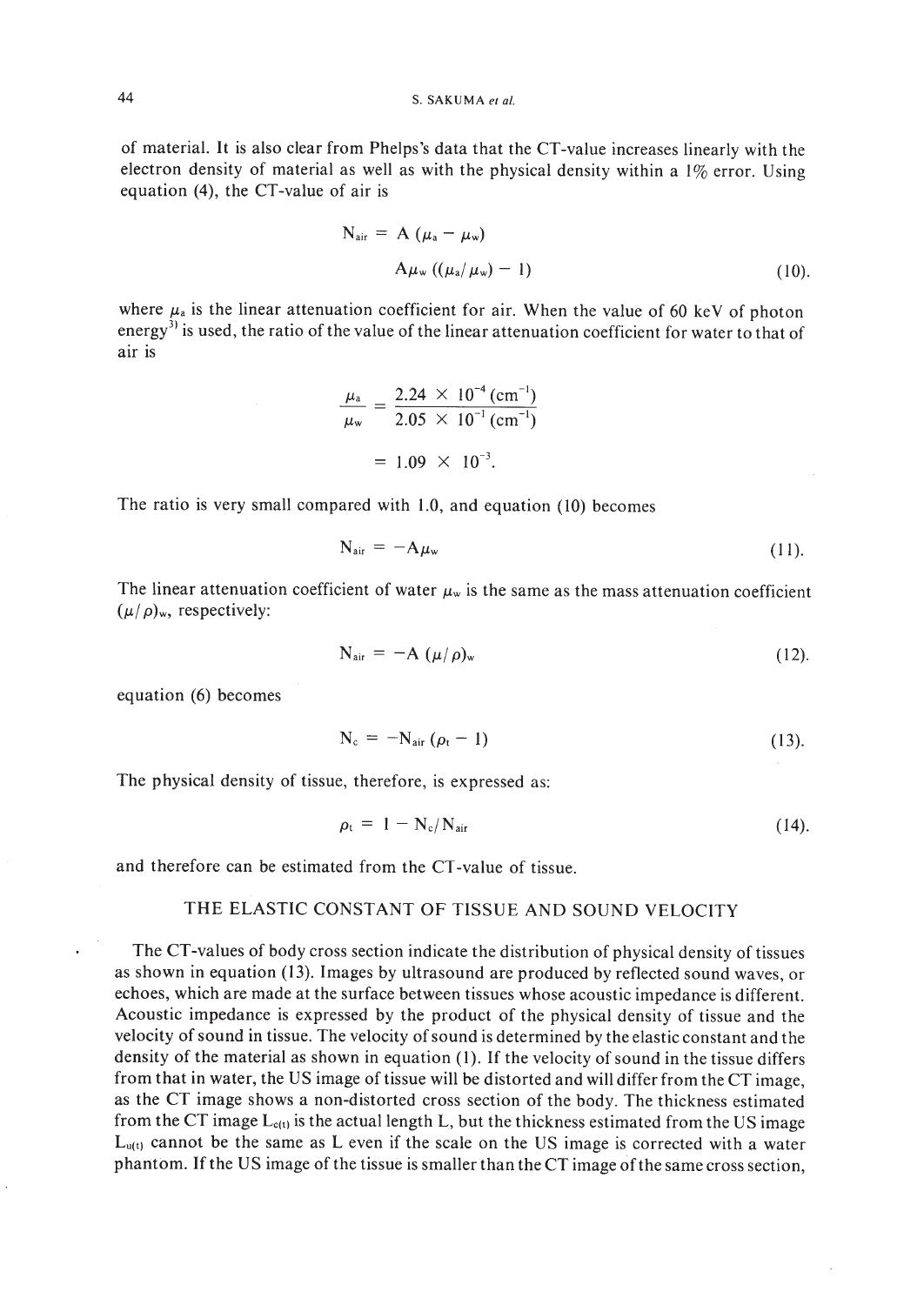the reduction rate r is

$$
r = L_{u(t)}/L_{c(t)} \tag{15}
$$

When a water phantom whose thickness is L shows the thickness of  $L_{u(w)}$  on the US image, the following equation will be established:

$$
L_{u(w)} = L_{c(w)} = L_{c(t)} \qquad (= L) \qquad (16).
$$

The thickness (or length) on the US image increases or decreases with the velocity of sound, and

$$
r = V_w / V_t \tag{16}
$$

where  $V_w$  and  $V_t$  are the velocities of sound in water and in the tissue, respectively. By inserting equation (I):

$$
r = ((K_w \rho_i)/(K_i \rho_w))^{0.5}
$$
 (18)

where K<sub>w</sub>,  $\rho_w$ , and K<sub>t</sub>,  $\rho_t$  are the elastic constants and physical densities for water and the tissue. When  $\rho_w = 1.0 \text{ g/cm}^3$ , equation (18) becomes

$$
K_t = K_w \rho_t / r^2 \tag{19}.
$$

By inserting equation (14) and (16),

$$
K_{t} = K_{w} \frac{L_{c}^{2}}{L_{u}^{2}} (1 - \frac{N_{c}}{N_{air}})
$$
 (20)

The elastic constant of the tissue, therefore, can be estimated from the CT-value and the reduction rate of the US image.

#### DISCUSSION

When X-rays pass through material, they are absorbed and/ or scattered by the photoelectric and Compton effects. The mass attenuation coefficients of the photoelectric effect is  $1/10$  of the Compton effect at the photon energy of 50 keV. Whereas for bone tissue, the mass attenuation coefficients of both effects are the same at 40 keY, and the mass attenuation coefficient of the photoelectric effect is 1/ 10 of that of the Compton effect at 100  $keV<sup>6</sup>$ . The Compton effect compared with the photoelectric effect occurs much more frequently in soft tissue in the energy range of X-rays used for CT scanning. The photoelectric effect, however, should not be ignored in bone tissue. Attenuation by the Compton effect increases with the electron density, (the number of electrons per gram), of material. X-ray photons of low energy attenuate to a greater degree than those of high energy due to their broad energy spectrum. The above phenomenon is called "beam hardening" because the effective energy becomes higher than the original energy used. As the attenuation of X-rays in bone tissue is large, the effect of beam hardening for CT scanning of cranial tissue is large<sup>7</sup>.